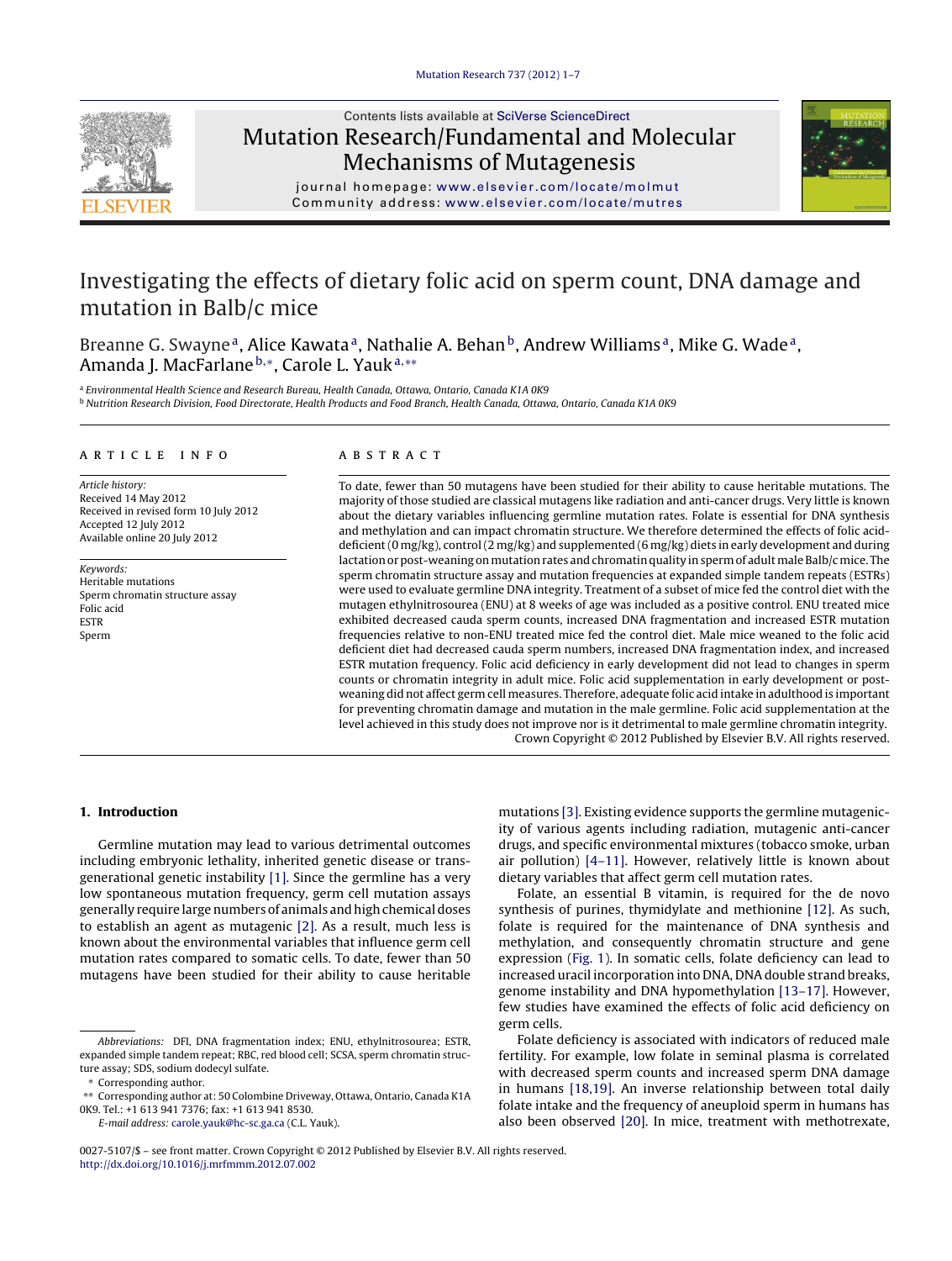<span id="page-1-0"></span>

Fig. 1. Folate-mediated one-carbon metabolism. Folate is required for the synthesis of purines, thymidylate and methionine. Methionine can be converted to AdoMet, the major methyl donor used for cellular methylation reactions. AdoHcy, S-adenosylhomocysteine; AdoMet, S-adenosylmethionine; DHF, dihydrofolate; DHFR, dihydrofolate reductase; FTHFS, formyltetrahydrofolate synthetase; MTHFC, methenyltetrahydrofolate cyclohydrolase; MTHFD, methylenetetrahydrofolate dehydrogenase; MTHFR, methylenetetrahydrofolate reductase; SHMT1, cytoplasmic serine hydroxymethyltransferase; THF, tetrahydrofolate, TS, thymidylate synthase.

an antifolate chemotherapeutic, leads to decreased sperm counts and increased sperm DNA damage [\[21,22\].](#page-5-0) These studies demonstrate that folate impacts sperm health and DNA integrity, suggesting that folate deficiency may be mutagenic to germ cell DNA.

In 1998, Canada and the US mandated fortification of white flour with folic acid to reduce the incidence of neural tube defects [\[23\].](#page-5-0) Folic acid fortification has successfully eliminated folate deficiency in Canada; however, the folate status of a significant proportion of the general population is indicative of folic acid intakes at or above the tolerable upper intake level[\[24,25\].](#page-5-0) High folic acid intake can overwhelm enterocyte metabolism and result in the presence of unmetabolized folic acid in circulation [\[26,27\].](#page-5-0) Circulating folic acid must be metabolized by the tissues and the presence of unmetabolized folic acid could result in the accumulation of cellular dihydrofolate, an inhibitor of methylenetetrahydrofolate reductase [\[28\]](#page-5-0) and thymidylate synthase [\[29\].](#page-5-0) Inhibition of these enzymes has been proposed to decrease methionine and thymidylate synthesis [\[30\].](#page-5-0) Consequently, high folic acid intake may, paradoxically, result in a functional folate deficiency, resulting in increased mutation rates and genome instability.

In the present study we explore the effects of folic acid deficiency and supplementation on male germ cell integrity. We evaluated three measures of sperm health including sperm count, DNA damage using the sperm chromatin structure assay (SCSA), and DNA sequence mutations at tandemly repeated sequences. The effects of dietary folic acid in utero and during lactation (early development) or from weaning for 15 weeks were investigated. Three dietary groups representing folic acid deficiency (0 mg/kg), the recommended daily intake of folic acid (control, 2 mg/kg), and folic acid supplementation (6 mg/kg) at three times the daily recommended intake and approximating the consumption of a 1 mg/day folic acid supplement and folic acid from fortified foods were used.

# **2. Materials and methods**

# 2.1. Mice

All mice were cared for in accordance with the Guidelines ofthe Canadian Council on Animal Care, described in the CACC Guide to the Care and Use of Experimental Animals [\[31\].](#page-5-0) The study was approved by the Health Canada Animal Care Committee.

#### 2.1.1. Diets

The control diet was AIN-93G [\[32\],](#page-5-0) which contains 2 mg folic acid/kg diet(Dyets, Inc., Bethlehem, PA). The folic acid deficient diet was modified AIN-93G containing 0 mg folic acid/kg diet (Dyets, Inc.) and the folic acid supplemented diet was modified AIN-93G containing 6 mg folic acid/kg diet (Dyets, Inc.). All diets contained the same levels of choline and methionine.

## 2.1.2. Colony founders

52 Female and 26 male Balb/c mice (7 weeks old) were purchased from Jackson Labs (Bar Harbor, ME) to establish a breeding colony and to give rise to the F0 generation. At 8 weeks of age breeding trios were set-up with 2 females and 1 male, all were fed a fixed formula, non-purified diet (Teklad Diets, Madison, WI) during the breeding and post-natal periods.

#### 2.1.3. F0

At 21 days of age, groups of female mice were weaned to one of the three experimental diets, deficient ( $n = 32$ ), control ( $n = 32$ ) or supplemented ( $n = 32$ ) ([Fig.](#page-2-0) 2). At 7 weeks of age, breeding trios were set-up with aged-matched male mice that had been fed the control diet, and fed the diet to which the female had been weaned. Female mice were fed their respective diets during pregnancy, postpartum and lactation.

# 2.1.4. F1

At 21 days of age, 12 male mice from separate litters were selected from the deficient and the supplemented maternal diet groups (12 pups from each group) and were weaned to the control folic acid diet (2 mg/kg). Twenty-four male mice from the control maternal diet group (two per independent litter) were weaned to the control diet. Male mice from dams fed the control diet were also weaned to either the deficient or supplemented diets ( $n = 12$  for each diet from 12 independent litters). Male mice were fed their respective diets for 15 weeks and killed at 18 weeks of age [\(Fig.](#page-2-0) 2). For breeding purposes (F2 and F3 generations were produced as part of another study) all mice were fed the control diet for 3 weeks prior to sacrifice to ensure that females, with which the males were co-housed, were folate replete.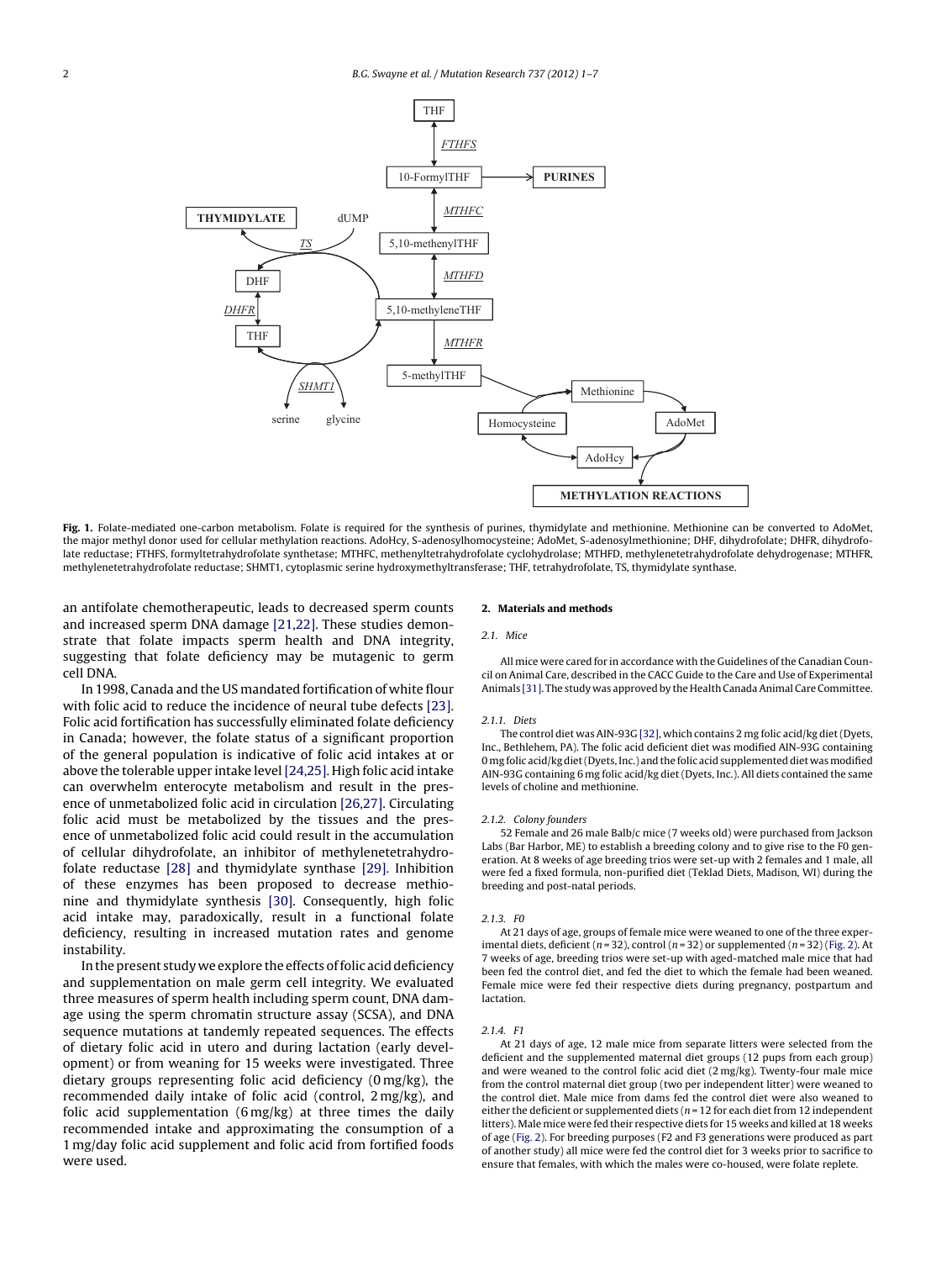<span id="page-2-0"></span>

Fig. 2. Pedigree depicting the dietary groups analyzed in the present study. Diets contained 0 mg/kg folic acid in the deficient diet, 2 mg/kg folic acid in the control diet and 6 mg/kg folic acid in the supplemented diet (\*12 mice from this group were treated with ENU as a positive control for DNA damage and mutation).

As a positive control for DNA mutation, half of the male mice from the control diet  $(n=12)$  at 8 weeks of age were given a single intraperitoneal injection of 75 mg/kg ethylnitrosourea (ENU, Sigma–Aldrich) dissolved in M/15 phosphate buffer, pH 6.0, and sacrificed at 18 weeks of age.

# 2.2. Red blood cell folate concentrations

The Lactobacillus casei microbiological assay was used to measure RBC folate as previously described [\[33\].](#page-5-0) Folate content was normalized to total protein, which was determined using the Lowry assay [\[33\].](#page-5-0)

# 2.3. Cauda epididymal sperm counts

One cauda from each mouse was used for sperm collection and counting. Each cauda was placed into 1 mL of TNE buffer (0.01 M Tris–HCl, 0.15 M NaCl and 1 mM EDTA, pH 7.4) on ice and minced with iris scissors until no obvious piece oftissue was visible by eye. The sample was then filtered through a 70  $\mu$ m filter (DAKO Diagnostics Canada Inc., Mississauga, Canada) to remove any residual pieces of tissue. 10  $\mu\hbox{L}$ of sample was diluted 1:10 in TNE buffer and counted by two independent individuals using a haemocytometer whose results were averaged to give the estimate of cauda sperm content.

#### 2.4. Sperm chromatin structure assay

Sperm chromatin integrity was evaluated using the SCSA as previously described [\[34,35\].](#page-5-0) On the day of analysis, 200  $\mu$ l of sperm samples with a concentration of  $2.5-3 \times 10^6$  cells/mL in TNE buffer were quickly thawed at 37 °C. Immediately, sperm samples were gently mixed with 400  $\mu$ l of acid-detergent solution (0.1% Triton X-100, 0.15 M NaCl and 0.08 N HCl, pH 1.2) on ice for 30 seconds and then stained with 1.2 mL of 6  $\mu$ g/ml acridine orange staining solution in phosphate–citrate buffer  $(0.037 \text{ M}$  citric acid,  $0.126 \text{ M}$  Na<sub>2</sub>HPO<sub>4</sub>, 1 mM EDTA disodium, 0.15 mM NaCl, pH 6.0). The stained samples were analyzed using a FACSCalibur flow cytometer (BD Biosciences, Mississauga, Canada) immediately and data acquisition started exactly 3 min after the addition of acid-detergent solution. Duplicate aliquots were analyzed for each sample and a total of 10 000 events were collected for each measurement at a flow rate of 200–300 cells/s. A pool of normal mouse cauda sperm was used for negative and positive controls and these were analyzed every 10th sample to ensure stable cytometer parameters. Positive controls were obtained by boiling an aliquot of the pooled sperm for 3 min. Raw data were analyzed using FCS express 4 software (De Novo Software, Los Angeles, CA). Results were expressed as DNA fragmentation index (DFI). DFI is calculated as the proportion of red fluorescence to the total fluorescence for each sperm. In a sample of normal sperm, DFI values will cluster tightly while samples from animals with increased levels of sperm DNA damage will have a subpopulation of sperm with much higher DFI values. We report the proportion of cells with DFI values higher than the range of tight DFI values observed in the negative control samples (% DFI).

## 2.5. Isolation of DNA for mutation analysis

Sperm DNA was prepared using the methods described by Yauk et al. [\[36\].](#page-5-0) All DNA isolations were carried out in a laminar flow hood to minimize the risk of PCR template contamination. Briefly, sperm cells were isolated from one cauda epididymus per mouse and somatic cells were lysed with 0.15% sodium dodecyl sulfate (SDS). Sperm cells were re-suspended in 1 mL 0.2X saline–sodium citrate, 1 M 2 mercaptoethanol, 1% SDS, and digested with Proteinase K overnight at 37 ◦C. DNA was extracted using a standard phenol:chloroform technique followed by ethanol

precipitation, and dissolved in distilled water. One  $\mu$ g of DNA for each mouse was digested overnight at 37 ◦C with the restriction enzyme MseI (New England Bio Labs, Ipswich, MA). All DNA dilutions used for PCR were in 5  $\frac{mg}{\mu}$ L herring sperm DNA in 5 mM Tris–HCL, pH 8.

# 2.6. Single molecule PCR for detection of mutants

Template DNA was diluted to concentrations resulting in ∼40–60% of the PCR amplifications producing observable products. The Ms6-hm allele was amplified using HM1 forward (5 -AGA GTT TCT AGT TGC TGT GA-3 ) and HM1 reverse primers (5 -GAG AGT CAG TTC TAA GGC-3 ) and the Roche High Fidelity PCR System, dNTPack (Roche Diagnostics, Laval, QC) on a PTC-225 DNA Engine Tetrad Thermocycler unit (MJ Research now BioRad, Mississauga, ON). PCR products were electrophoresed on 0.8% agarose gels and visualized by Southern blotting and hybridization with  $\alpha$ <sup>p32</sup> radiolabelled Ms6-hm probe. Wells containing observable PCR products were then electrophoresed on 40 cm long, 0.8% agarose gels at 120V in cooled chambers for ∼44–48 h. Gels were visualized by Southern blotting and hybridized with Ms6 hm probe. Images of the blots were normalized to achieve 10 cm spacing between the 3 and 6 kbp bands of an in-lane DNA standard (50 ng per well of 1 kbp ladder, Invitrogen). Gels were independently scored by two individuals, each blinded to the sample treatment and results observed by the other individual, by measuring the distance between each Ms6-hm band and the in-lane DNA standard. The average allele size per gel was calculated and bands were considered to be a mutant if they migrated either 1 mm more or less than the average allele size. Mutation frequency was calculated as the ratio of mutant bands to total bands.

## 2.7. Statistical analysis

Differences among the diet groups for RBC folate, cauda sperm numbers and %DFI were identified using a two-sample bootstrap test (t-Pivot method) assuming unequal variances [\[37,38\]](#page-5-0) in R [\[39\].](#page-6-0) For the ESTR assay, a Poisson distribution was used to estimate the number of progenitor PCR template molecules, determined from the number of wells used and the number of positive PCR estimated for each sample. Generalized estimating equations (GEEs) [\[40,41\]](#page-6-0) assuming a Poisson distribution for the error were used to estimate the mutation frequencies and selected pairwise comparisons using the geepack library [\[42–44\]](#page-6-0) in R [\[39\].](#page-6-0) The control group for all measures was considered to be the animals fed the 2 mg/kg folate diets during early development and post-weaning.

# **3. Results**

#### 3.1. Red blood cell folate concentrations

Red blood cell (RBC) folate was decreased 55% in male offspring weaned to the deficient diet relative to control mice ( $P < 0.01$ ) [\(Fig.](#page-3-0) 3). There were no effects of folic acid supplementation postweaning or of folic acid deficient or supplemented diets in early development, on RBC folate. It should be noted that mice from the post-weaning diet groups were fed the control folic acid diet for three weeks prior to being killed for breeding purposes as part of another study. Treatment with ENU caused a 15% increase in RBC folate  $(P = 0.05)$  [\(Fig.](#page-3-0) 3).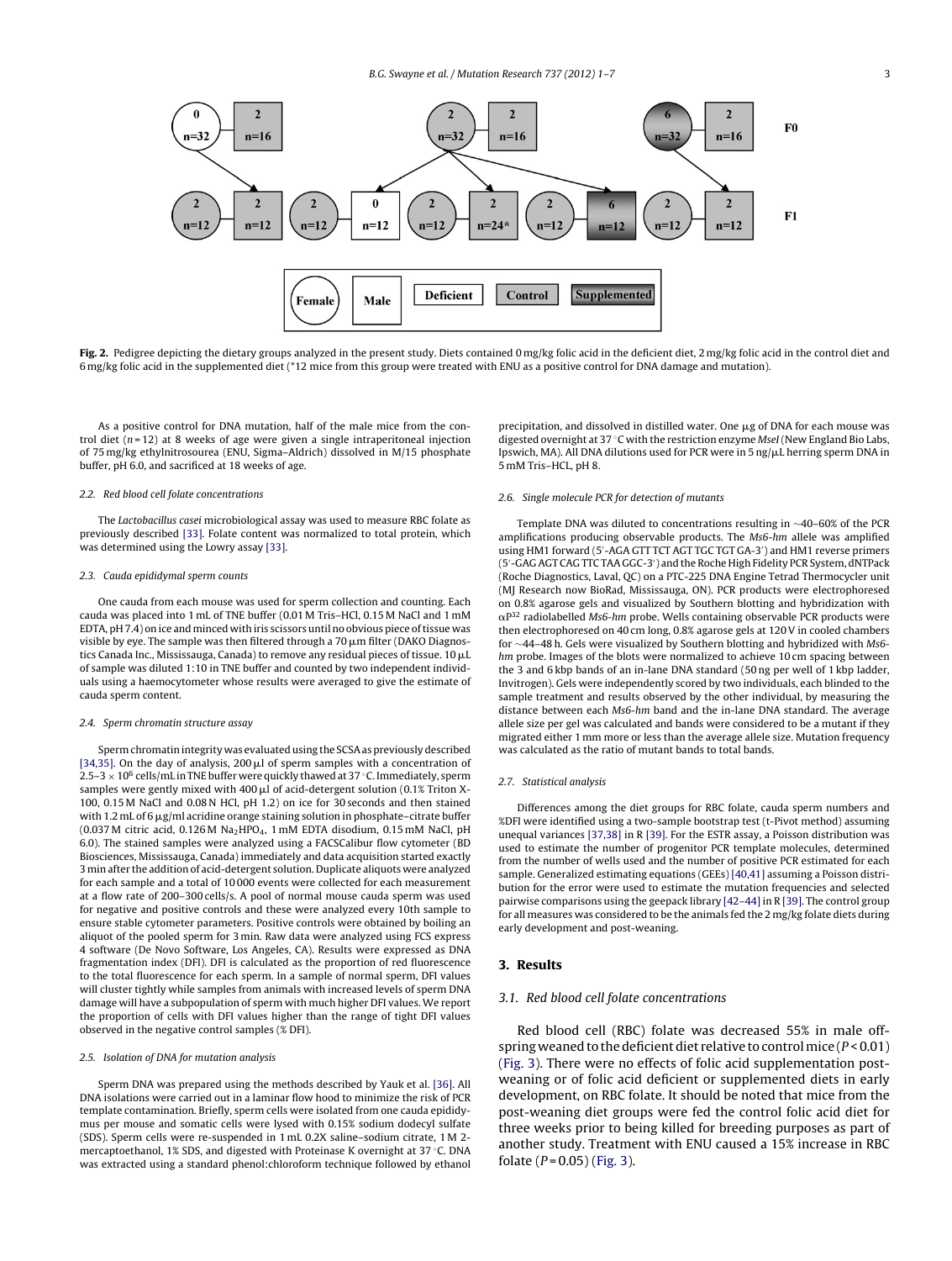<span id="page-3-0"></span>

**Fig. 3.** Red blood cell folate in male offspring from female mice fed diets containing 0 mg/kg folic acid (deficient), 2 mg/kg folic acid (control) or 6 mg/kg folic acid (supplemented) during pregnancy/postpartum and lactation (early development). Male offspring from each dam diet group were weaned to the control diet and fed the diet for 15 weeks. A subset of male offspring from dams fed the control diet were weaned to either the deficient or supplemented diet and fed these diets for 15 weeks. Error bars represent the standard error (\*P < 0.05 for positive control group [ENU] compared to control diet group, \*\*P < 0.01 for weaning deficient diet group compared to control diet group).

# 3.2. Cauda epididymal sperm counts

Male offspring weaned to the deficient diet had decreased cauda sperm number relative to control mice  $(P=0.03)$  [\(Table](#page-4-0) 1). Exposure to the post-weaning supplemented diet did not lead to changes in cauda sperm number. Neither the early developmental deficient or supplemented diets influenced cauda sperm number ([Table](#page-4-0) 1). Treatment with ENU resulted in a 42% decrease in sperm number  $(P = 0.01)$  [\(Table](#page-4-0) 1).

# 3.3. Sperm chromatin structure assay

The percentage of sperm with abnormal DFI (% DFI) was higher for male offspring weaned to the deficient diet compared to control mice  $(P=0.04)$  ([Table](#page-4-0) 1). No change in the % DFI was observed in males weaned to the supplemented diet, or in mice fed the deficient or supplemented diets in early development in comparison to control mice. Treatment with ENU resulted in a 2-fold increase in DFI  $P = 0.02$ ).

# 3.4. Tandem repeat mutations

Sperm ESTR mutation frequency was increased 2-fold in male offspring weaned to the folic acid deficient diet compared to control mice  $(P = 0.03)$  (Fig. 4). There was no change in ESTR mutation frequency for male offspring weaned to the supplemented diet. The early developmental deficient and supplemented diets did not lead to changes in ESTR mutation frequency (Fig. 4). A 2-fold increase in ESTR mutation frequency was observed for the ENU-treated positive control group  $(P=0.01)$  (Fig. 4).

# **4. Discussion**

This study was designed to examine the effect of dietary folic acid on sperm count, chromatin structure and DNA mutation. Mice were fed folic acid deficient or supplemented diets either in early development (in utero and during lactation) or post-weaning for 15 weeks. The control diet approximates the recommended dietary allowance of folic acid for adults, which is 0.4 mg per day. The supplemented diet contained 3-fold folic acid of the control diet, an



**Fig. 4.** Effect of folate status on tandem repeat mutation frequencies in the sperm of male offspring. Error bars represent the standard error (\*P < 0.05 compared to control diet group).

environmentally relevant amount that adults achieve through the consumption of both fortified foods and supplements [\[45,46\].](#page-6-0)

Sperm counts are a crude measure of fertility. Decreased sperm counts generally indicate impaired spermatogenesis or increased elimination of germ cells during spermatogenesis [\[22,47\].](#page-5-0) Males weaned to the deficient diet had decreased cauda sperm number, similar to observed associations between folate status or intake and sperm number in men [\[18\].](#page-5-0) Mice lacking methylenetetrahydrofolate reductase, a key enzyme in folate metabolism, also had reduced sperm counts [\[48\].](#page-6-0) Folic acid deficiency could reduce sperm counts in two ways. Folic acid deficiency decreases the de novo synthesis of purines and thymidylate, which can lead to the misinsertion of dNTPs and subsequent genomic instability [\[49,50\].](#page-6-0) The methyl groups from folate are also required for the production of methionine, which is converted to S-adenosylmethionine, the major cellular methyl donor [\[51\].](#page-6-0) DNA and histone methylation may also be affected by folic acid deficiency, which could lead to changes in chromatin packaging and gene expression. Therefore DNA damage and/or altered DNA and histone methylation could lead to impaired spermatogenesis and decreased sperm counts.

The sperm chromatin structure assay is an independent predictor of successful pregnancy [\[52\].](#page-6-0) The assay measures the susceptibility of sperm DNA to acid-induced denaturation and produces a measure called the DNA fragmentation index [\[35\].](#page-5-0) An increased DFI indicates an increase in DNA strand breaks or protamine defects [\[52\].](#page-6-0) We found an increased percentage of sperm with abnormal DFI in male mice weaned to the deficient diet. Chromatin breaks are most likely to occur and persist during the final 3 weeks of spermatogenesis, as the cells are primarily DNA repair deficient during these latter stages. Therefore, it is of note that despite being fed a folate-replete diet for three weeks before necropsy, the deficient mice still had a significant increase in the DFI. Since folic acid deficiency leads to uracil incorporation into DNA and hence, increased DNA strand breaks, we speculate that this mechanism could be contributing to increased DFI. Direct measurement of sperm DNA uracil incorporation and associated strand breaks will clarify this issue. An increase in DFI can also indicate protamine defects [\[52\].](#page-6-0) During spermatogenesis, sperm DNA is condensed and the majority of histones are replaced with protamines [\[53\].](#page-6-0) The histones that are retained in sperm DNA are associated with the promoters of genes involved in embryo development (imprinted genes, HOX genes, etc.) [\[54\].](#page-6-0) These promoters have been found to be hypomethylated [\[54\].](#page-6-0) Folic acid deficiency inhibits the production of methionine and subsequently S-adenosylmethionine, the universal methyl donor, and can cause DNA hypomethylation [\[17\].](#page-5-0) Therefore, folic acid deficiency could affect methylation and histone replacement in sperm DNA. Our data, and data relating low folate in seminal plasma with increased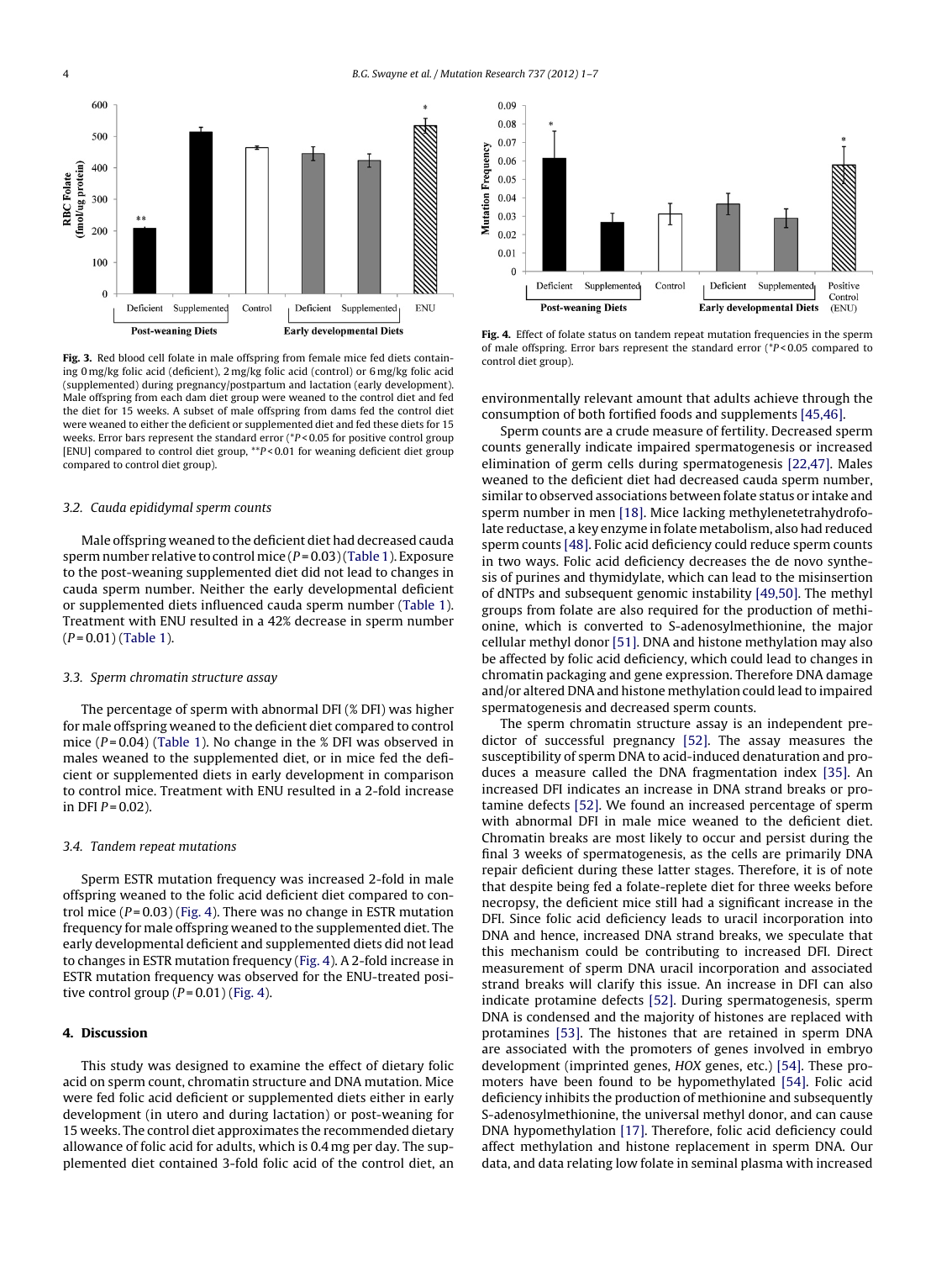|                               | Sperm counts                                   |      | Sperm chromatin structure assay |      |
|-------------------------------|------------------------------------------------|------|---------------------------------|------|
|                               | # Sperm per cauda ( $\times$ 10 <sup>6</sup> ) | D    | $%$ DFI                         | P    |
| Post-weaning                  |                                                |      |                                 |      |
| Deficient                     | $9.3 \pm 1.2$                                  | 0.03 | $5.0 \pm 0.9$                   | 0.04 |
| Supplemented                  | $14.0 \pm 1.5$                                 | 0.58 | $2.7 \pm 0.4$                   | 0.46 |
| Control                       | $13.0 \pm 1.1$                                 |      | $2.6 \pm 0.1$                   |      |
| Early development             |                                                |      |                                 |      |
| Deficient                     | $11.6 \pm 1.4$                                 | 0.47 | $3.7 \pm 0.5$                   | 0.32 |
| Supplemented                  | $10.9 \pm 0.8$                                 | 0.15 | $3.1 \pm 0.7$                   | 0.27 |
| <b>Positive control (ENU)</b> | $7.4 \pm 1.2$                                  | 0.01 | $5.5 \pm 1.0$                   | 0.02 |
|                               |                                                |      |                                 |      |

Effects of post-weaning and early developmental dietary folic acid deficiency and supplementation on sperm count and sperm chromatin damage in male mice.

All values are expressed as mean  $\pm$  SEM. All P are for comparisons with control diet. Bold text indicates statistical significance.

sperm chromatin damage in men [\[19\],](#page-5-0) illustrate that folic acid deficiency can lead to chromatin damage in sperm, which can be prevented with adequate folic acid intake.

<span id="page-4-0"></span>**Table 1**

DNA damage in sperm can lead to impaired fertility or adverse effects on early embryonic development [\[1\].](#page-5-0) DNA damage that becomes fixed as mutations in sperm DNA may be inherited and result in a variety of genetic disorders. Because germ cell mutations are so rare (i.e.,  $\sim$ 1.1 × 10<sup>-8</sup> per nucleotide per haploid genome [\[55\]\),](#page-6-0) recent efforts have focussed on quantifying mutation rates in highly variable non-coding regions of the genome [\[55\].](#page-6-0) Germ cell mutation frequencies can be measured at mouse ESTR loci. ESTRs are short 4–10 bp repeat units that are tandemly repeated to form long homogeneous arrays up to 20 kb in length [\[56,57\].](#page-6-0) They have high rates of mutation in somatic and germ cells, allowing for the determination of mutation frequencies at environmentally relevant doses using small sample sizes [\[58\].](#page-6-0) Although ESTR sequences are found in non-coding regions of DNA, the doubling dose for ESTR mutations is similar to that of coding DNA [\[59\],](#page-6-0) and these loci show a dose–response relationship with both radiation and chemical mutagens [\[59,60\].](#page-6-0) Thus, ESTRs provide an efficient means to survey the ability of agents to cause mutations and genetic instability in the germline of mice.

In the present study we observed a 2-fold increase in ESTR mutation frequency for mice weaned to the deficient diet. We note that exposure to 75 mg/kg of the powerful germ cell mutagen ENU caused a virtually identical increase in ESTR mutation frequency. Thus, the increased mutation frequency observed by folate deficiency is substantial. ESTRs are thought to mutate through an indirect mechanism involving the formation of secondary structures that result in the gain or loss of repeat units during DNA repair or replication processes occurring in pre-meiotic stages of spermatogenesis [\[56,57\].](#page-6-0) Hence, the final 4 weeks prior to sample collection for ESTR analysis is not anticipated to affect the mutation outcome. The post-weaning experimental design effectively captures sperm derived from spermatogonial stem cells exposed to 12 weeks of folic acid deficiency, and a subsequent 3 weeks of deficiency for germ cells committed to spermatogenesis, including 2 weeks as pre-meiotic spermatocytes. Very recently Dubrova and co-workers [\[61\]](#page-6-0) showed no effect of diets deficient in methyl donors on sperm ESTR mutation. However, these authors did find a non-significant 1.4-fold increase in ESTR mutation frequency [\[61\].](#page-6-0) In addition, their study used different diets (deficient in folic acid, choline and methionine), covering a different developmental time period, using different strains of mice and the diet was delivered over a shorter period of time [\[61\].](#page-6-0) Thus, these major differences likely explain the discrepancies in the two experiments.

There are three potential mechanisms that could lead to the increase in ESTR mutation frequency in the weaning folic acid deficient group. The incorporation of uracil into DNA, as a result of folic acid deficiency, is repaired by uracil glycosylase [\[62\].](#page-6-0) Futile cycles of uracil incorporation and repair can introduce double strand breaks, which may initiate a cell cycle checkpoint resulting in cell cycle

arrest for DNA repair or programmed cell death. This can lead to global DNA polymerase pausing and subsequent formation of secondary structures at ESTR loci [\[56\].](#page-6-0) Folic acid deficiency also impairs de novo purine synthesis, which can lead to the misinsertion of dNTPs. Repair of these misinsertions may also initiate cell cycle arrest for repair and lead to polymerase pausing [\[56\].](#page-6-0) Another possibility is that folic acid deficiency may affect sperm DNA methylation, which may indirectly impact ESTR mutation frequency. For example, 5-azacytidine, a non-mutagenic agent that causes global DNA hypomethylation, causes an increase in ESTR mutation frequency in embryonic fibroblast cells in culture [\[57\].](#page-6-0) It has been hypothesized that chemical exposures that alter DNA methylation cause changes in chromatin conformation and affect the ability of secondary structures to be repaired at ESTR loci [\[57\].](#page-6-0) Since folic acid deficiency is known to cause DNA mutation, damage and global DNA hypomethylation, all of these pathways could lead to increased ESTR mutation in the germline. In our follow up studies, we will investigate the contribution of uracil incorporation and DNA methylation to ESTR mutation induction by quantifying these measures directly in the sperm of DNA of folic acid deficient mice. In addition, ESTR mutation frequencies in the descendants of these mice will be evaluated to determine if folic acid deficiency leads to transgenerational genetic instability. Studying the offspring will also provide insight into whether altered DNA methylation causes transgenerational or other effects in germ cells.

Males that were folic acid deficient during early development did not exhibit statistically significant increases in sperm chromatin damage or DNA mutation. The folic acid deficient diet was fed to female mice for four weeks prior to breeding, as well as throughout pregnancy and lactation. Male offspring were then fed the control diet from weaning for 15 weeks. Thus, these male offspring were folic acid deficient during the initial stages of germ cell development before being weaned to the control diet. Since these mice were only exposed to the folic acid deficient diet from embryo to weaning (less time than the post-weaning mice), the data suggest that early developmental exposure to deficiency has no effect or the period of exposure was not long enough to cause germ cell effects, or the effect was transient.

In contrast to the significant impacts of folate deficiency, folic acid supplementation did not affect sperm counts, sperm chromatin damage or ESTR mutation frequencies. Thus, exposure to folic acid supplementation at the level achieved in this study during early development or post-weaning is not detrimental to the male germline. We are currently measuring ESTR mutation frequencies in mice from each of the diet groups that were exposed to ENU. The results will allow us to determine whether early life or postweaning dietary folic acid impacts chemically-induced mutation frequency in the germline.

Even though mice were fed the control diet for 3 weeks prior to sampling, RBC folate was decreased by 55% in male mice weaned to the deficient diet. Male mice weaned to the supplemented diet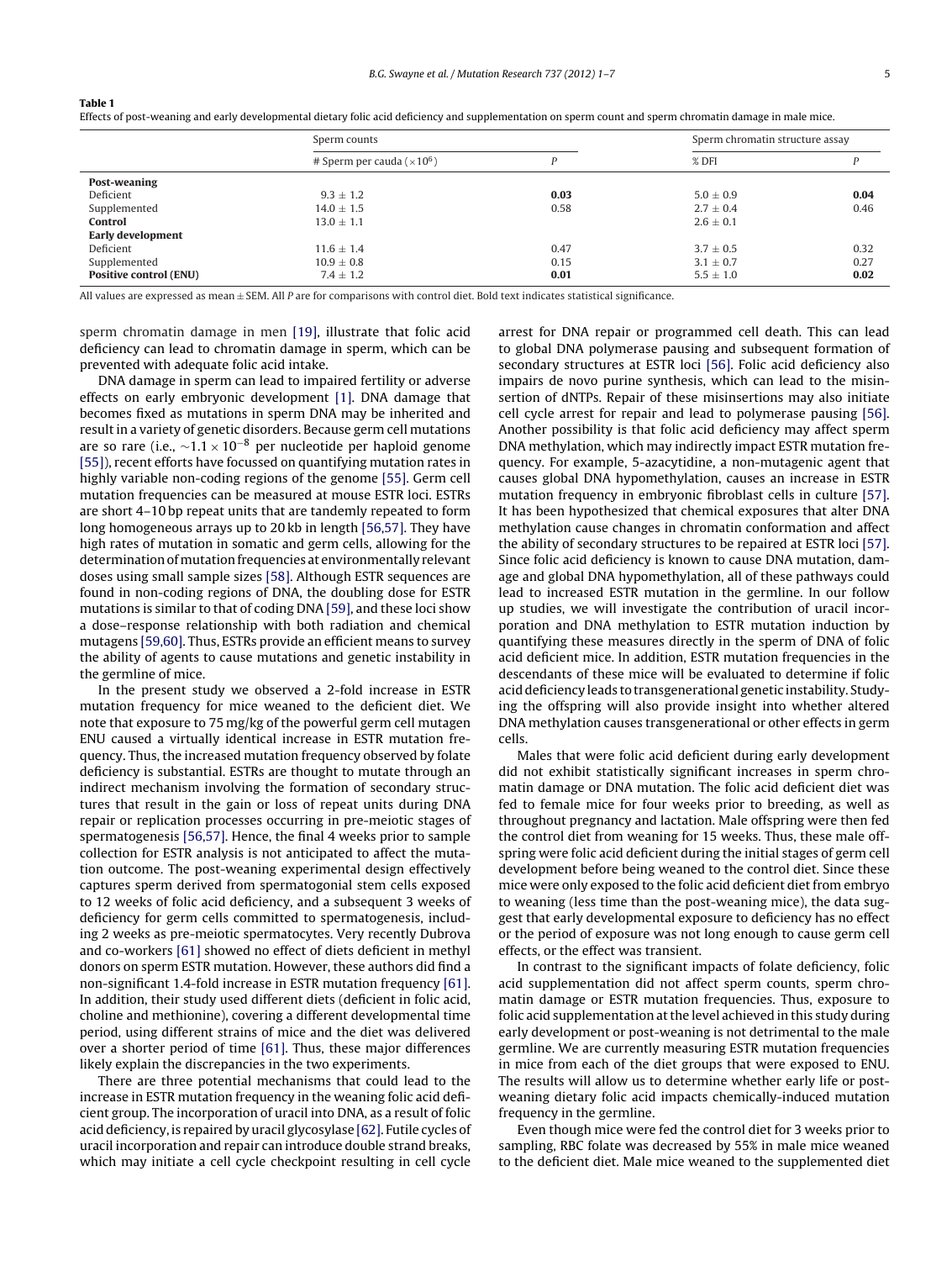<span id="page-5-0"></span>did not have increased RBC folate, likely as a result of being fed the folate-replete diet. ENU treatment led to a 15% increase in RBC folate in male mice fed the control diet suggesting that ENU treatment may perturb folate metabolism. The results must be verified in future studies at which point the mechanism can be pursued.

# **5. Conclusions**

We demonstrate that folic acid deficiency in adult male mice causes decreases in sperm numbers, and increases in germline chromatin damage and DNA mutation. Supplementation with folic acid in early development or post-weaning does not cause changes in the germ cell measures examined. Increased DNA strand breaks or hypomethylation are both potential mechanisms underlying the observed effects. Our study highlights the importance of adequate folic acid intake for male fertility and for the prevention of DNA mutation in the germline.

## **Conflict of interest statement**

The authors declare that there are no conflicts of interest.

# **Role of the funding source**

Funding for this project provided by Health Canada A-base and the Canadian Regulatory Systems for Biotechnology. Financial support for B.S. provided by the Canadian Institute of Health Research training program in Reproduction, Early Development and the Impact on Health. The funding sources had no involvement in study design; collection, analysis and interpretation of the data; in the writing of the report or in the decision to submit the article for publication.

# **Acknowledgements**

We would like to thank Dr. Francesco Marchetti and Dr. Jason O'Brien for their constructive advice in the preparation of the manuscript.

# **References**

- [1] T.M. Singer, C.L. Yauk, Germ cell mutagens: risk assessment challenges in the 21st century, Environ. Mol. Mutagen. 51 (2010) 919–928.
- [2] T.M. Singer, I.B. Lambert, A. Williams, G.R. Douglas, C.L. Yauk, Detection of induced male germline mutation: correlations and comparisons between traditional germlinemutationassays,transgenic rodent assays andexpandedsimple tandem repeat instability assays, Mutat. Res. 598 (2006) 164–193.
- [3] D.M. Demarini, Declaring the existence of human germ cell mutagens, Environ. Mol. Mutagen. 53 (2012) 166–172.
- [4] B. Secretan, K. Straif, R. Baan, Y. Grosse, F. El Ghissassi,V. Bouvard, L. Benbrahim-Tallaa, N. Guha, C. Freeman, L. Galichet, V. Cogliano, W.H.O.I.A.f.R.o.C.M.W. Group, A review of human carcinogens—Part E: tobacco, areca nut, alcohol, coal smoke, and salted fish, Lancet Oncol. 10 (2009) 1033–1034.
- [5] C.D. Glen, A.G. Smith, Y.E. Dubrova, Single-molecule PCR analysis of germ line mutation induction by anticancer drugs in mice, Cancer Res. 68 (2008) 3630–3636.
- [6] F. Marchetti, A. Rowan-Carroll, A. Williams, A. Polyzos, M.L. Berndt-Weis, C.L. Yauk, Sidestream tobacco smoke is a male germ cell mutagen, Proc. Natl. Acad. Sci. U. S. A. 108 (2011) 12811–12814.
- [7] F. Marchetti, A.J. Wyrobek, Mechanisms and consequences of paternallytransmitted chromosomal abnormalities, Birth defects research. Part C, Embryo Today Rev. 75 (2005) 112–129.
- [8] L.B. Russell, Effects of male germ-cell stage on the frequency, nature, and spectrum of induced specific-locus mutations in the mouse, Genetica 122 (2004) 25–36.
- C.M. Somers, Ambient air pollution exposure and damage to male gametes: human studies and in situ 'sentinel' animal experiments, Syst. Biol. Reprod. Med. 57 (2011) 63–71.
- [10] K.L. Witt, J.B. Bishop, Mutagenicity of anticancer drugs in mammalian germ cells, Mutat. Res. 355 (1996) 209–234.
- [11] C. Yauk, A. Polyzos, A. Rowan-Carroll, C.M. Somers, R.W. Godschalk, F.J. Van Schooten, M.L. Berndt, I.P. Pogribny, I. Koturbash, A. Williams, G.R. Douglas, O. Kovalchuk, Germ-line mutations, DNA damage, and global hypermethylation

in mice exposed to particulate air pollution in an urban/industrial location, Proc. Natl. Acad. Sci. U. S. A. 105 (2008) 605–610.

- [12] J.T. Fox, P.J. Stover, Folate-mediated one-carbon metabolism, Vitam. Horm. 79  $(2008)$  1-44.
- [13] B.C. Blount, M.M. Mack, C.M. Wehr, J.T. MacGregor, R.A. Hiatt, G. Wang, S.N. Wickramasinghe, R.B. Everson, B.N. Ames, Folate deficiency causes uracil misincorporation into human DNA and chromosome breakage: implications for cancer and neuronal damage, Proc. Natl. Acad. Sci. U. S. A. 94 (1997) 3290–3295.
- [14] S.J. Duthie, A. Hawdon, DNA instability (strand breakage, uracil misincorporation, and defective repair) is increased by folic acid depletion in human lymphocytes in vitro, FASEB J. 12 (1998) 1491–1497.
- [15] G. Bistulfi, E. Vandette, S. Matsui, D.J. Smiraglia, Mild folate deficiency induces genetic and epigenetic instability and phenotype changes in prostate cancer cells, BMC Biol. 8 (2010) 6.
- [16] S. Beetstra, P. Thomas, C. Salisbury, J. Turner, M. Fenech, Folic acid deficiency increases chromosomal instability, chromosome 21 aneuploidy and sensitivity to radiation-induced micronuclei, Mutat. Res. 578 (2005) 317–326.
- [17] H.G. Linhart, A. Troen, G.W. Bell, E. Cantu, W.H. Chao, E. Moran, E. Steine, T. He, R. Jaenisch, Folate deficiency induces genomic uracil misincorporation and hypomethylation but does not increase DNA point mutations, Gastroenterology 136 (2009) 227–235, e223.
- [18] L.M. Wallock, T. Tamura, C.A. Mayr, K.E. Johnston, B.N. Ames, R.A. Jacob, Low seminal plasma folate concentrations are associated with low sperm density and count in male smokers and nonsmokers, Fertil. Steril. 75 (2001) 252–259.
- [19] J.C. Boxmeer, M. Smit, E. Utomo, J.C. Romijn, M.J. Eijkemans, J. Lindemans, J.S. Laven, N.S. Macklon, E.A. Steegers, R.P. Steegers-Theunissen, Low folate in seminal plasma is associated with increased sperm DNA damage, Fertil. Steril. 92 (2009) 548–556.
- [20] S.S. Young, B. Eskenazi, F.M. Marchetti, G. Block, A.J. Wyrobek, The association of folate, zinc and antioxidant intake with sperm aneuploidy in healthy nonsmoking men, Hum. Reprod. 23 (2008) 1014–1022.
- [21] S. Padmanabhan, D.N. Tripathi, A. Vikram, P. Ramarao, G.B. Jena, Methotrexateinduced cytotoxicity and genotoxicity in germ cells of mice: intervention of folic and folinic acid, Mutat. Res. 673 (2009) 43–52.
- [22] S. Padmanabhan, D.N. Tripathi, A. Vikram, P. Ramarao, G.B. Jena, Cytotoxic and genotoxic effects of methotrexate in germ cells of male Swiss mice, Mutat. Res. 655 (2008) 59–67.
- [23] P. De Wals, F. Tairou, M.I. Van Allen, S.H. Uh, R.B. Lowry, B. Sibbald, J.A. Evans, M.C. Van den Hof, P. Zimmer, M. Crowley, B. Fernandez, N.S. Lee, T. Niyonsenga, Reduction in neural-tube defects after folic acid fortification in Canada, N. Engl. J. Med. 357 (2007) 135–142.
- [24] C.K. Colapinto, D.L. O'Connor, M.S. Tremblay, Folate status of the population in the Canadian Health Measures Survey, CMAJ – Can. Med. Assoc. J. 183 (2011) E100–E106.
- [25] A.J. MacFarlane, L.S. Greene-Finestone, Y. Shi, Vitamin B-12 and homocysteine status in a folate-replete population: results from the Canadian Health Measures Survey, Am. J. Clin. Nutr. 94 (2011) 1079–1087.
- [26] P. Kelly, J. McPartlin, M. Goggins, D.G. Weir, J.M. Scott, Unmetabolized folic acid in serum: acute studies in subjects consuming fortified food and supplements, Am. J. Clin. Nutr. 65 (1997) 1790–1795.
- [27] R.L. Bailey, J.L. Mills, E.A. Yetley, J.J. Gahche, C.M. Pfeiffer, J.T. Dwyer, K.W. Dodd, C.T. Sempos, J.M. Betz, M.F. Picciano, Unmetabolized serum folic acid and its relation to folic acid intake from diet and supplements in a nationally representative sample of adults aged > or =60 y in the United States, Am. J. Clin. Nutr. 92 (2010) 383–389.
- [28] R.G. Matthews, S.C. Daubner, Modulation of methylenetetrahydrofolate reductase activity by S-adenosylmethionine and by dihydrofolate and its polyglutamate analogues, Adv. Enzyme Regul. 20 (1982) 123–131.
- [29] J. Baram, B.A. Chabner, J.C. Drake, A.L. Fitzhugh, P.W. Sholar, C.J. Allegra, Identification and biochemical properties of 10-formyldihydrofolate, a novel folate found in methotrexate-treated cells, J. Biol. Chem. 263 (1988) 7105–7111.
- [30] J. Sauer, J.B. Mason, S.W. Choi, Too much folate: a risk factor for cancer and cardiovascular disease? Curr. Opin. Clin. Nutr. Metab. Care 12 (2009) 30–36.
- [31] E.D. Olfert, B.M. Cross, A.A. McWilliam, Guide to the Care and Use of Experimental Animals, Canadian Council on Animal Care, Ottawa, 1993.
- [32] P.G. Reeves, F.H. Nielsen, G.C. Fahey Jr., AIN-93 purified diets for laboratory rodents: final report of the American Institute of Nutrition ad hoc writing committee on the reformulation of the AIN-76A rodent diet, J. Nutr. 123 (1993) 1939–1951.
- [33] K. Herbig, E.P. Chiang, L.R. Lee, J. Hills, B. Shane, P.J. Stover, Cytoplasmic serine hydroxymethyltransferase mediates competition between folate-dependent deoxyribonucleotide and S-adenosylmethionine biosyntheses, J. Biol. Chem. 277 (2002) 38381–38389.
- [34] D.P. Evenson, Z. Darzynkiewicz, M.R. Melamed, Relation of mammalian sperm chromatin heterogeneity to fertility, Science 210 (1980) 1131–1133.
- [35] D.P. Evenson, K.L. Larson, L.K. Jost, Sperm chromatin structure assay: its clinical use for detecting sperm DNA fragmentation in male infertility and comparisons with other techniques, J. Androl. 23 (2002) 25–43.
- [36] C.L. Yauk, Y.E. Dubrova, G.R. Grant, A.J. Jeffreys, A novel single molecule analysis of spontaneous and radiation-induced mutation at a mouse tandem repeat locus, Mutat. Res. 500 (2002) 147–156.
- [37] J.J. Higgins, An Introduction to Modern Nonparametric Statistics, Brooks/Cole, Pacific Grove, CA, 2003.
- [38] B. Efron, R. Tibshirani, An Introduction to the Bootstrap, Chapman & Hall/CRC, Boca Raton, FL, 1993.